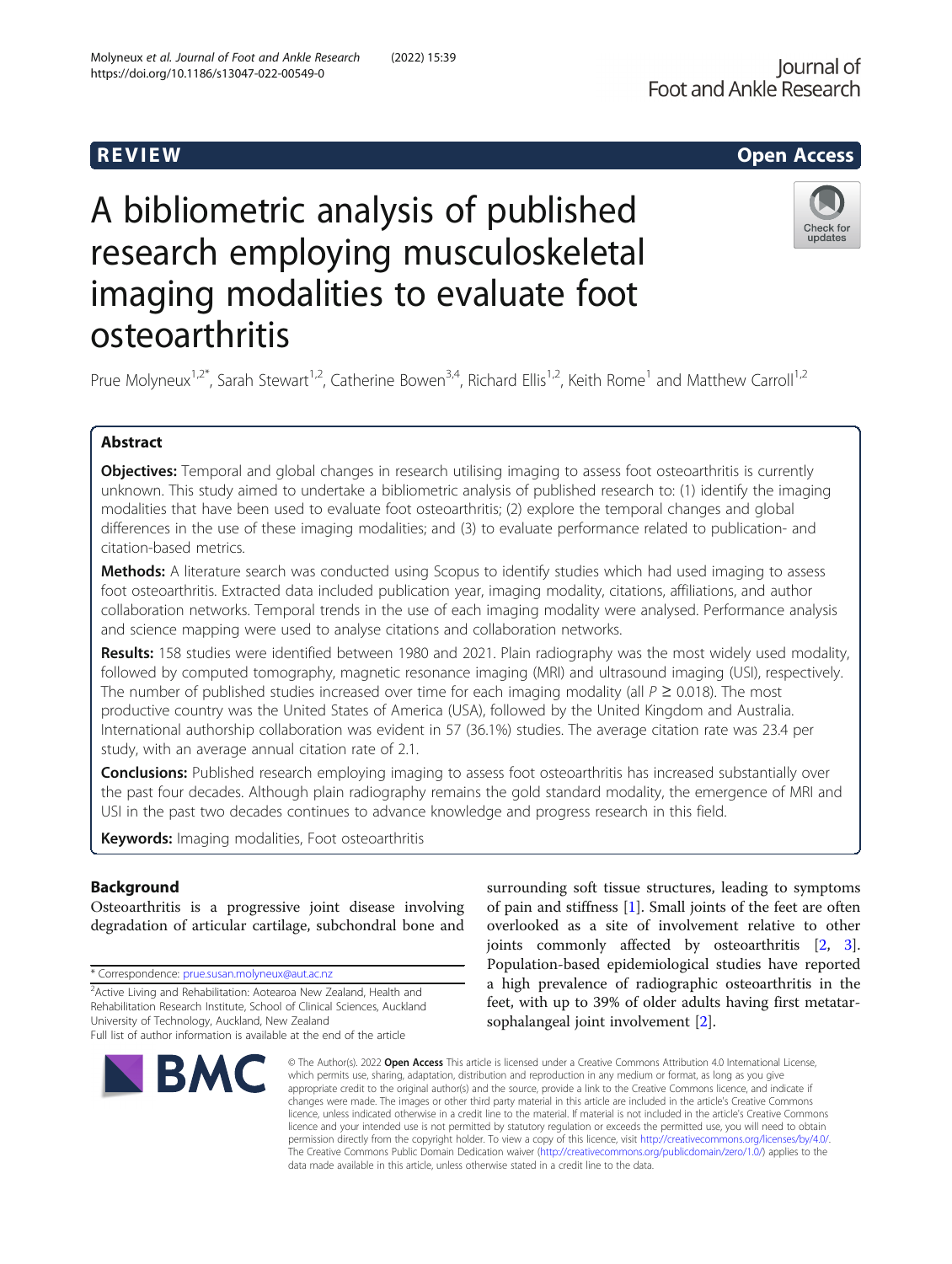Musculoskeletal imaging has an essential role in the diagnosis and assessment of osteoarthritis [\[4](#page-8-0)–[8\]](#page-8-0). Plain radiography has traditionally been regarded as the leading modality for the assessment of osseous changes in foot osteoarthritis [[9\]](#page-8-0), and there is emerging evidence that assesses the diagnostic sensitivity of radiography and its association to clinical symptoms for foot disorders [\[10](#page-8-0)–[12\]](#page-8-0). However, the advent of more advanced techniques, including magnetic resonance imaging (MRI), computed tomography (CT), and ultrasound imaging (USI) have gained increasing recognition for their fundamental role in understanding the pathophysiology of osteoarthritis due to their ability to observe subclinical osseous and soft tissue changes [\[13](#page-8-0)–[18\]](#page-8-0).

Recommendations published in 2017 by the European League Against Rheumatism (EULAR) highlighted the need for further imaging research into less commonly studied sites of osteoarthritis, such as the foot [\[19](#page-8-0)]. However, the global status of collaboration and temporal trends of research employing various imaging modalities to assess osteoarthritis in the foot is currently unknown. Published research is central in providing information and improving knowledge, and publication and citationbased metrics provide a means to monitor the productivity and impact, or influence, of published information [[20\]](#page-8-0).

In order to evaluate the scope of research utilising imaging to assess foot osteoarthritis, including global and temporal trends, and performance-based metrics, a bibliometric analysis is required. Bibliometric analyses summarise information to uncover emerging trends in article and journal performance, collaboration patterns, and research constituents [\[20](#page-8-0), [21](#page-8-0)]. The objectives of this study were to conduct a bibliometric analysis of published literature used to evaluate foot osteoarthritis to: (1) identify the imaging modalities that have been used; (2) explore the temporal changes and global differences in the use of these imaging modalities; and (3) evaluate performance related to publication- and citation-based metrics.

# Methods

The procedure and best practice guidelines proposed by Donthu et al. [\[20](#page-8-0)] were used to frame the bibliometric analysis methodology. The techniques for bibliometric analysis manifest across two categories: (1) performance analysis and (2) science mapping [\[20\]](#page-8-0). In essence, performance analysis examines the contributions of research constitutes, which is descriptive in nature. Whereas science mapping focuses on the relationships between research constitutes [[20,](#page-8-0) [22](#page-8-0)–[24](#page-8-0)]. Both techniques were used to address the study objectives. Performance analysis was used to examine publicationrelated metrics and recognises the influence of various

constituents (authors, institutions/affiliations, countries, and journals) on publication performance which is measured using a range of metrics (total publications, number of contributing authors, co-authored publications, number of active years of publication, total citations, average citations and annual citation rate). Science mapping was used to examine the relationships between research constituents [[22](#page-8-0)–[24](#page-8-0)]. Two science mapping techniques were used; (1) citation analysis, to identify the most influential publications in the field and (2) coauthorship analysis, to examine the social interactions or relations among authors and their affiliations and equivalent impacts on the development of the research field [\[20](#page-8-0)].

# Search strategy

The search strategy required for a bibliometric analysis is similar to that of a systematic review. However, it must identify a large enough volume of articles to warrant bibliometric analysis and fulfil the requirements of the analysis techniques, yet also be focused enough to remain in the dedicated research field [\[20](#page-8-0)]. An electronic search was designed and conducted by two authors (PM and SS) in August 2021 using the search terms displayed in Supplementary File [1](#page-7-0). The two most commonly utilised databases being Scopus®, and Web of Science®. It is accepted practice when using metadata for bibliometric analysis to use either Scopus<sup>®</sup> or Web of Science<sup>®</sup> [[20\]](#page-8-0). It is recommended to select one appropriate database to mitigate the need for consolidation of data, minimising unnecessary action items can help to mitigate potential human errors [\[20](#page-8-0)]. The Scopus<sup>®</sup> database (Elsevier, Amsterdam, Netherlands) was selected as it has the largest abstract and citation database of research literature [ $25$ ]. As of January 2020, Scopus<sup>®</sup> had in excess of  $25,100$ active titles and over 550 articles in press [[26](#page-8-0)]. Additionally Scopus<sup>®</sup> includes a more expanded spectrum of jour-nals than PubMed and Web of Science® [[27\]](#page-8-0). There were no restrictions on date, allowing a search for studies published from the database's earliest record (1963) through to August 2021. The electronic search was supplemented with hand-searching of references lists from included studies and review articles to identify additional eligible papers.

# Study selection

The titles and abstracts of all identified studies were downloaded from the Scopus® database and exported into Rayyan (<http://rayyan.qcri.org>), an online literature review application [\[28](#page-8-0)], suitable for bibliometric analysis. In the first stage of selection the titles and abstracts were independently screened by two authors (PM and SS). Studies were included if they used imaging to assess the foot in patients with foot osteoarthritis (inclusive of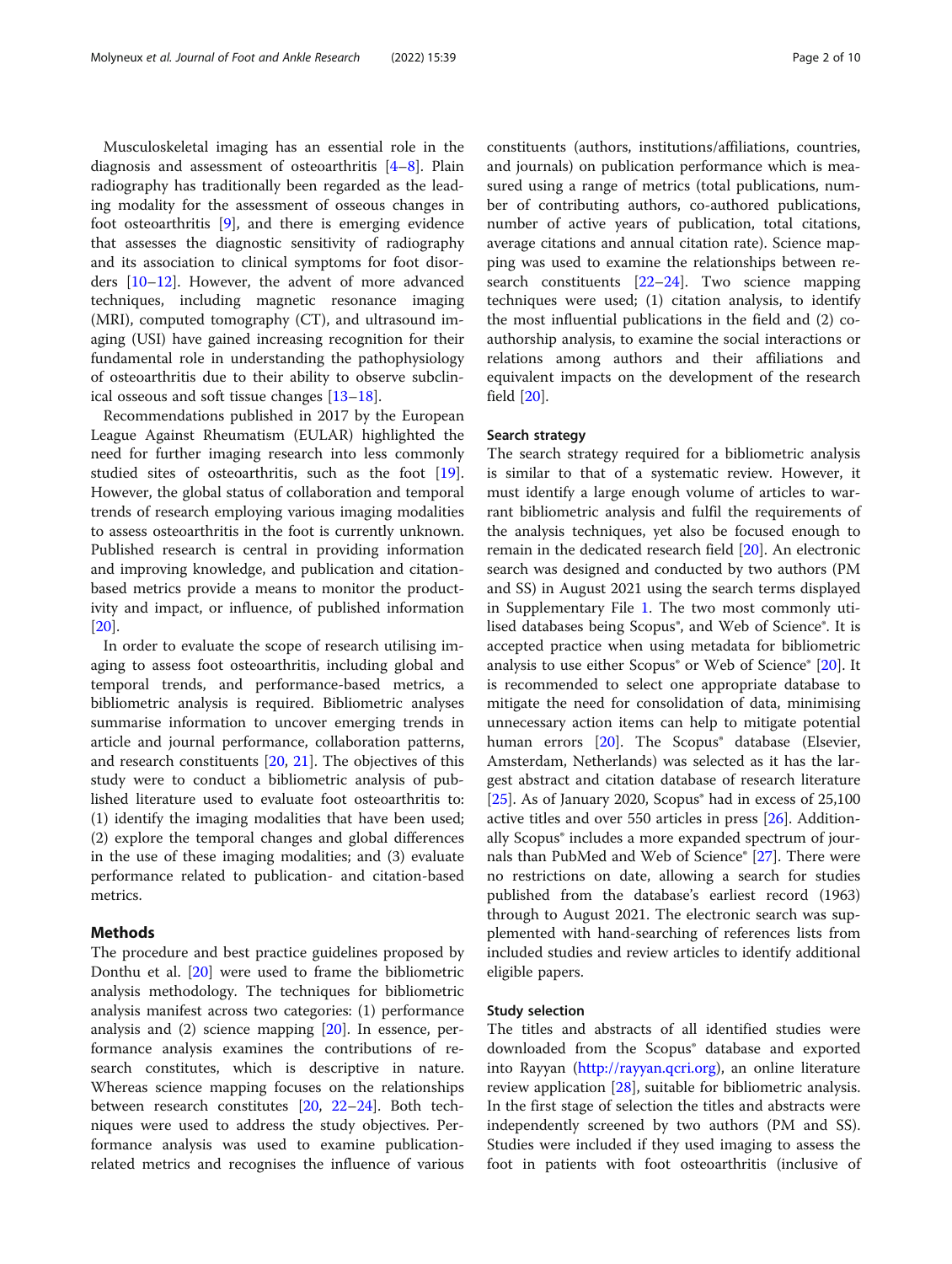post-traumatic foot osteoarthritis), for the purpose of recruitment or as a research outcome, reported original research findings, and were published in English. Studies were excluded if they did not report original research findings, including reviews, case reports, commentaries, letters, non-human studies, conference proceedings, or editorials, or did not report which imaging modality was used to assess the foot. Studies that evaluated ankle osteoarthritis but did not also include the assessment of foot osteoarthritis were excluded. To determine the final articles for inclusion, the full texts of all articles included at the title/abstract screening stage were retrieved and reassessed against the criteria. Conflicts were discussed between the two authors (PM and SS) until consensus was achieved.

# Data extraction

All studies were imported into Biblioshiny (based on R version 3.6.1, Bibliometrix package version 2.2.1; University of Naples Federico II, Naples, Italy, 2016) [\[29](#page-8-0)] for data extraction. The following bibliometric indicators were extracted from each study: year of publication, journal name, journal impact factor (IF) (in prior year, 2020 using the Web of Science Journal Citation Reports™ tool (Clarivate Analytics, Philadelphia, Pennsylvania, USA), number of citations (determined the Scopus® database (Elsevier)), author names, total authors per manuscript, and institutional affiliation of each author. The extent of collaboration for each study was also determined based on four categories: (1) "international collaboration" in which studies involved collaboration with international authors; (2) "bi-national collaboration" in which studies originated from authors affiliated to only two institutions/affiliations from the same country; (3) "multi-national collaboration" in which studies were authored by researchers from three or more institutions/ affiliations from the same country; and (4) "no collaboration" in which all authors were affiliated with the same institution [\[30,](#page-8-0) [31\]](#page-8-0).

Additional data from each included study were also extracted into a standardised Microsoft Excel spreadsheet (Version 2016, Microsoft Corp., Redmond, Washington, USA), including: the imaging modality/ modalities used (plain radiography, CT, MRI or USI), the specific joints in the foot that were assessed, the reason for assessment (outcome measure vs. recruitment screening tool) and the study design. Finally, study design was classified using the Oxford Centre for Evidence-Based Medicine (OCEBM) Levels of Evidence [[32\]](#page-9-0), in which randomised controlled trials are classified as Level 2, cohort/longitudinal studies as Level 3, and case-series and case-control studies as Level 4 (note: systematic reviews (Level 1) and studies involving mechanism-based reasoning (Level 5) were not eligible for inclusion in the current analysis).

# Data analysis

Descriptive statistics were used to summarise the study characteristics and data related to each imaging modality. Bibliometric data were analysed separately for each imaging modality using the bibliometrix package, Biblioshiny. Studies utilising more than one imaging modality to assess osteoarthritis in the foot were included in analyses for each imaging modality used. As described above, the bibliometric analysis included both a performance analysis (to determine the total publications, number of contributing authors, co-authored publications, number of active years of publication (number of years from publication to 2021), total citations, average citations and annual citation rate); and science mapping (to undertake a citation analysis and co-authorship analysis). The citation analysis included evaluating the difference in publication performance of each imaging modality over time. In this analysis, the impact of a publication is determined by the number of citations that it receives. The analysis enables the most influential publications in a research field to be ascertained [\[20\]](#page-8-0). The coauthorship analysis also included generation of a collaboration world map representing the extent of international author collaborations across the included studies.

In addition, to complement the bibliometric analysis and further explore publication trends over time, linear regression models were used to analyse temporal trends in the use of each imaging modality over time using SPSS (for example, increased or decreased imaging modality use over time) (Version 26.0. IBM Corp, Armonk, NY). Studies were grouped into decades, based on year of publication. The 2021 publication year was excluded from this analysis due to incomplete data (i.e., data was collected up to and including August 2021).

# Results

# Characteristics of included studies

A total of 1905 studies were initially identified, of which 158 studies satisfied the inclusion criteria and were included in the final analysis (Supplementary File [2\)](#page-7-0). Characteristics of the included studies are displayed in Table [1](#page-3-0). The included studies were published between 1980 and 2021 with an annual percentage growth rate of 9.6%. The majority of included studies employed plain radiography to assess the foot, followed by CT, MRI and USI. Twenty-four studies used two imaging modalities, and the remaining 134 studies used a single imaging modality. When characterised by the Oxford 2011 Level of Evidence, eight (5.1%) studies were Level 2, 58 (36.7%) were Level 3, and 92 (58.2%) were Level 4. One hundred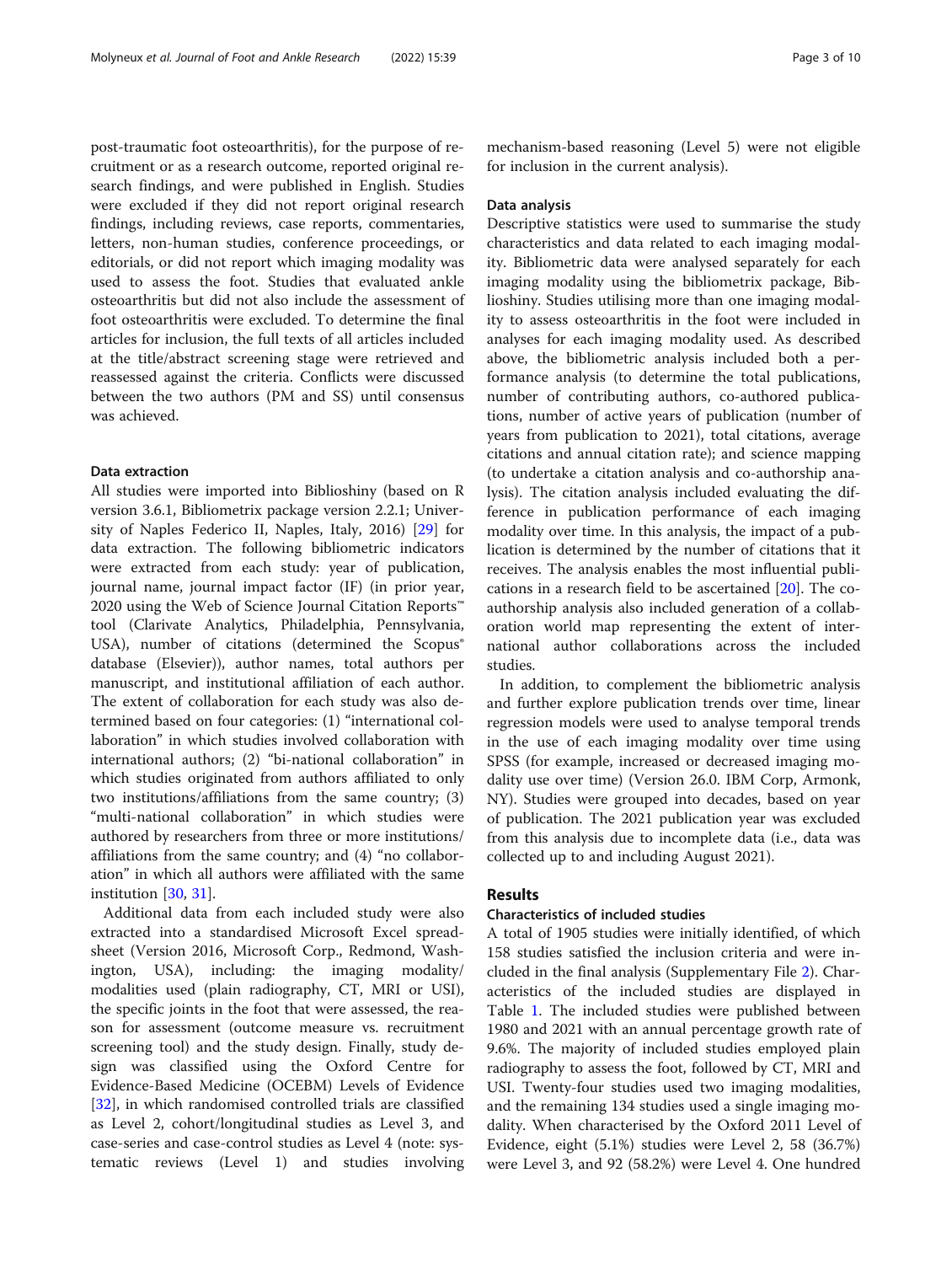# <span id="page-3-0"></span>**Table 1** Characteristics of the included studies ( $n = 158$ )

| Timespan, year                                         |                                   | 1980 to 2021 |
|--------------------------------------------------------|-----------------------------------|--------------|
| Annual percentage growth rate, %                       |                                   | 9.6%         |
| Oxford 2011 Levels of Evidence, n (%)                  | Level 2                           | $8(5.1\%)$   |
|                                                        | Level 3                           | 58 (36.7%)   |
|                                                        | Level 4                           | 92 (58.2%)   |
| Imaging modality used, n (%) <sup>a</sup>              | Plain radiography                 | 140 (88.6%)  |
|                                                        | <b>CT</b>                         | 24 (15.2%)   |
|                                                        | <b>MRI</b>                        | 14 (8.9%)    |
|                                                        | USI                               | $4(2.5\%)$   |
| Reason for imaging, n (%)                              | Outcome measure                   | 113 (71.5%)  |
|                                                        | Participant recruitment           | $9(5.7\%)$   |
|                                                        | Both                              | 36 (22.8%)   |
| Foot joint examined with imaging, $n$ (%) <sup>b</sup> | First metatarsophalangeal joint   | 64 (40.5%)   |
|                                                        | Lesser metatarsophalangeal joints | 9(5.7%)      |
|                                                        | Interphalangeal joints            | $7(4.4\%)$   |
|                                                        | Subtalar joint                    | 50 (31.6%)   |
|                                                        | Midfoot joints                    | 82 (51.9%)   |
|                                                        | Not specified                     | 6(3.8%)      |

<sup>a</sup>24 studies used more than one imaging modality

<sup>b</sup>39 studies assessed ≥ 2 ft joints

and thirteen (71.5%) studies used imaging to assess a study outcome, nine (5.7%) studies used imaging in the recruitment process to screen participants for inclusion, and 36 (22.8%) used imaging as both a screening tool and outcome measure. The most common foot joint scanned was the first metatarsophalangeal joint ( $n = 64$ studies, 40.5%). Supplementary File [3](#page-7-0) presents the

proportion of studies assessing each specific joint across each imaging modality.

# Assessment of temporal changes in the use of imaging modalities

The earliest study was published in 1980 and the most recent study in 2021. The earliest study published using

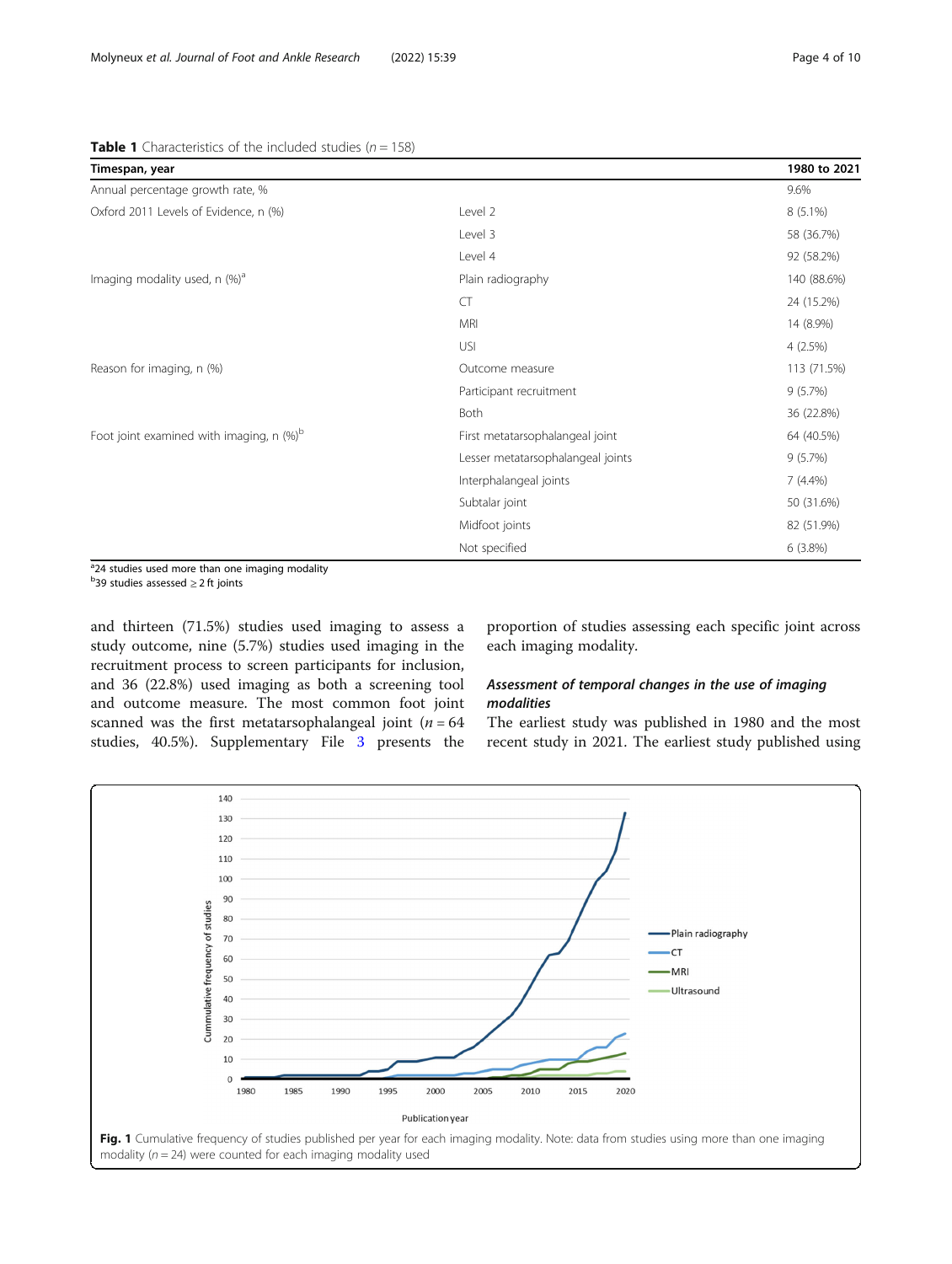plain radiography to assess foot osteoarthritis was 1980, while the use of CT did not appear until 1995, MRI until 2006, and USI until 2009 (Fig. [1\)](#page-3-0). This finding is also consistent with the average years from publication to 2021, which was 8.4 years for studies using plain radiography, 8.1 years for CT, 6.9 years for MRI, and 7.0 years for USI. Each modality showed a significant increase in the number of publications across decades for plain radiography (P for trend < 0.001), CT (P for trend = 0.001), MRI ( $P$  for trend < 0.001), and USI ( $P$  for trend = 0.018).

# Assessment of global differences in the use of imaging modalities

The 158 included studies were published across 22 different countries based on the first author's affiliation (Fig. 2). The most productive country was the USA, with 36 (22.8%) included studies based on the first authors affiliation, followed by the United Kingdom, publishing 20 (12.7%), and Australia, publishing 17 (10.8%). The most common first author affiliation for studies using plain radiography was the USA  $(n = 34 \text{ studies})$ , while CT studies were associated with first authors from the USA  $(n = 4)$  and Germany  $(n = 4)$ . The most common first author affiliation for MRI studies was the United Kingdom  $(n = 3$  studies), and for USI studies was Italy  $(n = 2$  studies) (Fig. 2).

Fifty-seven (36.1%) of the included articles demonstrated international collaboration, 34 (21.5%) articles had bi-national collaboration, 43 (27.2%) articles had evidence of multi-national collaboration, and 24 (15.2%) articles had no collaborative links outside of a single institution. The most frequent international authorship link occurred between the United Kingdom and Australia (15 articles). A world map displaying international collaborative research links by country is displayed in Fig. [3](#page-5-0).

#### Performance analysis

Citations The 158 included studies had a total of 3690 citations, with an average citation rate of 23.4 per study (range: 0–202 citations). Fourteen (8.9%) studies received no citations; however, these had recent publication dates in 2021 ( $n = 8$  studies) and 2020 ( $n = 6$ ) studies). Total citations, average citations per study, and average annual citation rates per study are displayed in Table [2](#page-6-0). Although studies using plain radiography had the highest total citations, studies using CT had the highest average citations per study and highest average annual citation rate. A summary of the top five most cited countries based on the first author's country for each imaging modality is displayed in Supplementary File [4.](#page-7-0) The most cited study was published by Paley et al. [\[33](#page-9-0)] in 1993 and used plain radiography to assess the hindfoot ( $n = 202$  citations). This study represented 5.5% of the total citations for all included studies. The twenty most cited studies represented 50.5% of the total citations. The ten most cited articles are displayed in Supplementary File [5](#page-7-0).

Journals The 158 included studies were published in 64 different journals (Supplementary File [6\)](#page-7-0). Foot and Ankle International published the highest proportion of studies  $(n = 24, 15.8\%)$ . There were 42 journals  $(27.6\%)$  where only one of the included articles were published. The journals that published three or more publications accounted for 57.9% of all identified studies. Studies utilising plain radiography were published across 55

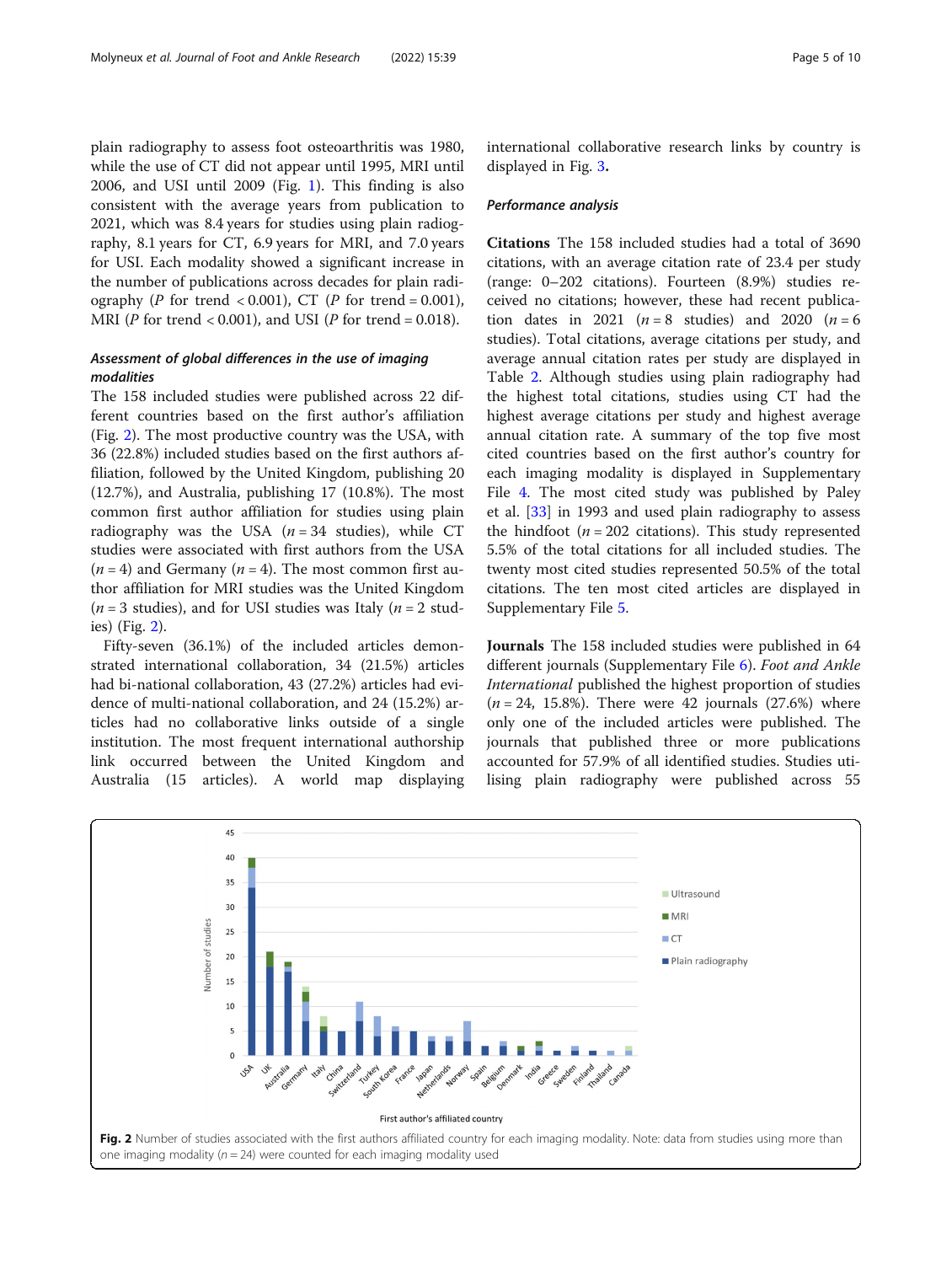<span id="page-5-0"></span>

different journals, CT across 15 journals, MRI across 14 journals, and USI across four journals. A 2020 IF was available for 51 (79.7%) of the journals where the included articles were published. The mean IF for the included studies was 3.74, median IF was 2.83, with an IF range of 0.51–19.10. The articles published in Journal of Bone and Joint Surgery-Series A were the most cited, with a total of 931 citations, average citations per study of 116 and an average annual citation rate per study of 6.0.

Authorship and affiliations A total of 661 authors contributed to the 158 included studies, with a mean of five co-authors per study. Studies using plain radiography had an average author/study count of 5.3, CT had 4.5, and MRI had 5.9. A recent USI study had the largest number of authors listed for a single study  $(n = 24)$  [\[30](#page-8-0)], bringing the average co-authors per study up to 11.8 for studies using USI. Only one study was authored by a single author [\[34\]](#page-9-0). Supplementary File [7](#page-7-0) displays the ten most published authors based on their appearance as first author, or as an author listed anywhere in the author list. Hylton Menz had the largest number author appearances (including first author and any author), and total citations.

The 158 included studies were conducted across 232 individual affiliations/institutions. Supplementary File [7](#page-7-0) shows the top ten most productive affiliations based on the number of published studies associated with the affiliation of any listed author. La Trobe University located in Australia and Keele University in the United Kingdom were the institutions that published the highest numbers of studies ( $n = 27$  and  $n = 19$ , respectively).

# **Discussion**

This is the first bibliometric analysis of published studies employing musculoskeletal imaging to assess the foot in people with osteoarthritis. The findings have shown a notable increase in the publication of studies in this field over the past four decades. Despite this being a likely generic trend across many healthcare fields, this is of relevance given research in the field of foot osteoarthritis needs to be accelerated [[35\]](#page-9-0). Although plain radiography remains the earliest and most widely used in research to assess foot osteoarthritis, CT, MRI, and USI have become increasingly more common in the past decade.

Research specific to foot osteoarthritis is less advanced than that of other joints, including knee and hip osteoarthritis [[36](#page-9-0)–[39](#page-9-0)]. However, a notable surge in imaging studies for foot osteoarthritis, particularly at the first metatarsophalangeal joint, was noted in the current analysis, the timeline of which is consistent with publication of the 2017 EULAR recommendations to increase research in this field [[19](#page-8-0)]. Although studies using plain radiography have substantially increased over the years, the results from this analysis have shown an increased uptake of more advanced imaging. This is consistent with the reported use of MRI, CT, and USI for general musculoskeletal assessments which have increased 615, 758, and 500%, respectively, over the past two decades [[40\]](#page-9-0).

To date, one of the most notable imaging advancements specific to foot osteoarthritis was the development of the La Trobe Radiographic Foot Atlas in 2007 [[9\]](#page-8-0). The impact of this study was evident by its position among the top 10 most cited studies in this analysis. This atlas has led to significant improvements in the ability to consistently estimate prevalence of this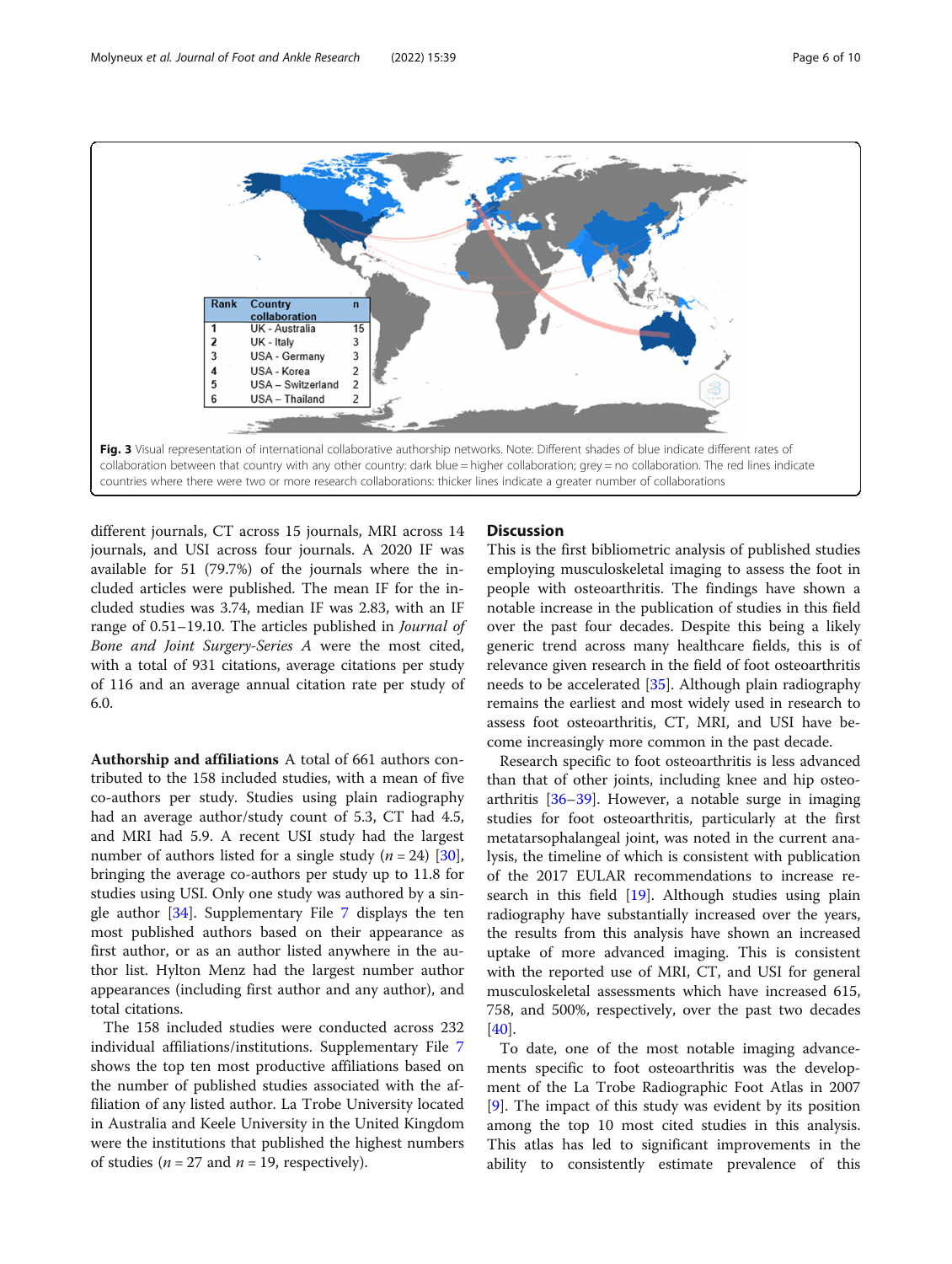|                                           |                                                  | All                                              | Plain radiography                                                                | CT                       | <b>MRI</b>                     | USI                   |
|-------------------------------------------|--------------------------------------------------|--------------------------------------------------|----------------------------------------------------------------------------------|--------------------------|--------------------------------|-----------------------|
| Number of studies                         |                                                  | $158^a$                                          | 140                                                                              | 24                       | 14                             | $\overline{4}$        |
| Total citations                           |                                                  | 3690                                             | 3337                                                                             | 616                      | 326                            | 56                    |
| Average citations per study               |                                                  | 23.4                                             | 23.8                                                                             | 25.7                     | 23.3                           | 14.0                  |
| Average annual citation rate<br>per study |                                                  | 2.1                                              | 2.1                                                                              | 2.2                      | 1.3                            | 1.5                   |
| Most cited<br>country                     | Country                                          | United States of<br>America                      | United States of America                                                         | United States of America | United<br>States of<br>America | Canada                |
|                                           | Number of<br>studies                             | 36                                               | 34                                                                               | $\overline{4}$           | $\overline{2}$                 | $\mathbf{1}$          |
|                                           | Total citations                                  | 1724                                             | 1538                                                                             | 216                      | 173                            | 29                    |
|                                           | Average<br>citations per<br>study                | 47.6                                             | 45.2                                                                             | 54.0                     | 86.5                           | 29.0                  |
|                                           | Average annual 3.1<br>citation rate<br>per study |                                                  | 2.9                                                                              | 3.1                      | 6.9                            | 2.2                   |
| Most cited<br>author (first<br>author)    | Author                                           | Menz HB                                          | Menz HB                                                                          | Stephens HM              | El-Rashidy H Matsos M          |                       |
|                                           | Number of<br>studies                             | 10                                               | 10                                                                               | 1                        | 1                              | $\mathbf{1}$          |
|                                           | Total citations                                  | 254                                              | 254                                                                              | 104                      | 107                            | 29                    |
|                                           | Average<br>citations per<br>study                | 25.4                                             | 25.4                                                                             | 104                      | 107                            | 29                    |
|                                           | Average annual 2.8<br>citation rate<br>per study |                                                  | 2.8                                                                              | 4.0                      | 9.7                            | 2.2                   |
| Most cited<br>author (any<br>author)      | Author                                           | Menz HB                                          | Menz HB                                                                          | Stephens HM              | El-Rashidy H                   | Matsos M              |
|                                           | Number of<br>studies                             | 27                                               | 26                                                                               | 1                        | $\mathbf{1}$                   | $\mathbf{1}$          |
|                                           | Total citations                                  | 560                                              | 558                                                                              | 104                      | 107                            | 29                    |
|                                           | Average<br>citations per<br>study                | 20.7                                             | 21.5                                                                             | 104                      | 107                            | 29                    |
|                                           | Average annual 2.5<br>citation rate<br>per study |                                                  | 2.6                                                                              | 4.0                      | 9.7                            | 2.2                   |
| Most cited<br>journal                     | Journal                                          | Journal of Bone<br>and Joint<br>Surgery-Series A | Journal of Bone and Joint Surgery-Series A Foot and Ankle International Foot and |                          | Ankle<br>International         | Skeletal<br>Radiology |
|                                           | Number of<br>studies                             | 8                                                | $\overline{7}$                                                                   | $\overline{9}$           | $\mathbf{1}$                   | $\mathbf{1}$          |
|                                           | Total citations                                  | 931                                              | 824                                                                              | 308                      | 107                            | 29                    |
|                                           | Average<br>citations per<br>study                | 116                                              | 117                                                                              | 34                       | 107                            | 29                    |
|                                           | Average annual 6.0<br>citation rate<br>per study |                                                  | 5.5                                                                              | 2.4                      | 9.7                            | 2.2                   |

# <span id="page-6-0"></span>Table 2 Citations across imaging modalities

<sup>a</sup>24 studies used ≥ 2 imaging modalities

condition [\[41\]](#page-9-0), as well as understand different patterns of foot joint involvement [\[12\]](#page-8-0). Although more advanced modalities, including MRI and USI are emerging as more accurate evaluators of both bone and soft-tissue abnormalities in foot osteoarthritis [[17,](#page-8-0) [42](#page-9-0)], it is likely that plain radiography will continue to remain the gold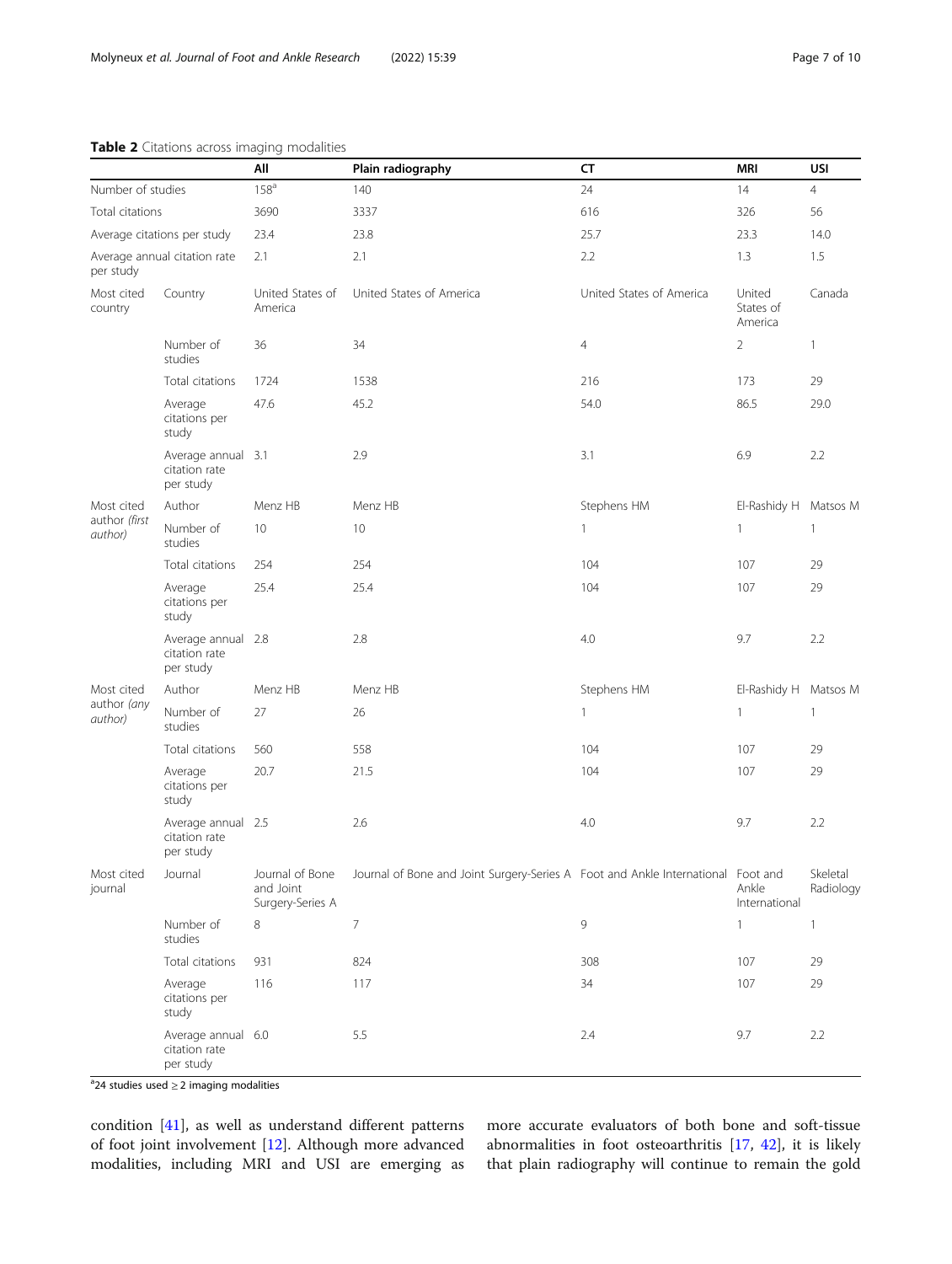<span id="page-7-0"></span>standard until validity of these more advanced techniques are determined. Ongoing research in this area is crucial in determining the capacity of modern imaging modalities to detect early inflammatory changes that precede osseous involvement, therefore informing more timely management approaches that aim to prevent further structural progression [\[7](#page-8-0), [8](#page-8-0), [43,](#page-9-0) [44\]](#page-9-0).

The USA accounted for the largest volume of published studies, based on the first author's affiliation, which primarily utilised plain radiography to assess foot osteoarthritis. This finding is comparable with previous bibliometric studies conducted in other medical fields in which the USA is consistently associated the highest research production [[45](#page-9-0)–[47\]](#page-9-0). The USA, despite producing the largest volume of work, had the fewest international collaborations. Studies from this region were published by large numbers of different authors affiliated with several different institutions within the USA. In contrast, studies from the United Kingdom and Australia demonstrated the most frequent international collaborations and tended to involve the same authors affiliated with a small number of institutions. This may reflect the more frequent publication of studies employing CT, MRI and USI in European countries. Clinical-based surveys have shown that specific imaging modalities, for example USI, are more widely used in Europe compared with USA and Australasia [[48](#page-9-0), [49\]](#page-9-0), which may be due to variations in the structure of musculoskeletal radiology training across countries [[50\]](#page-9-0). This finding highlights the importance of ongoing international collaboration in this research field [[51](#page-9-0)–[54](#page-9-0)], with different researchers and institutions contributing different skill sets based on their specific knowledge of different imaging modalities.

The performance analysis confirms the continuing use of plain radiography to assess foot osteoarthritis, with studies using plain radiography having the highest citation rate per study, and seven of the top ten most cited studies employing this modality. Citations are regarded as a measure of the impact or influence of a publication within its field of research [\[20,](#page-8-0) [55,](#page-9-0) [56\]](#page-9-0). The IF of journals are also regarded as an indicator of the influence and quality of their published studies [[30,](#page-8-0) [57\]](#page-9-0). In the current analysis, the median journal IF was 2.83 for included studies, which is a relatively high median for the field based on an analysis by SCI Journal in 2018 [\[58\]](#page-9-0). SCI Journal found that only 2% of journals have an IF of 10 or more, 13% with IF of 4 or more and 20% with an impact of 3 or more. An IF greater than 2.26 places a journal in the top 40% of medical journals, indicating that the published studies are influential in their field [[30](#page-8-0), [57\]](#page-9-0). However, the validity of the IF as an accurate, meaningful and useful measure of determining research quality is largely debated [[59](#page-9-0)–[63](#page-9-0)]. Despite these limitations, IF is the most commonly used and arguably the best existing metric for evaluating the bibliometric impact of published research [\[61](#page-9-0)].

The results of this study have several limitations. Firstly, a single database (Scopus®) was used for study identification and some peer-reviewed journals are not indexed in Scopus®. Although hand-searching of reference lists of included studies was undertaken to address this limitation, it is possible that not all studies employing musculoskeletal imaging to assess foot osteoarthritis were included. Secondly, the results generated from the search strategy may have been affected by not including individual foot joint names as keywords. Thirdly, non-English studies were excluded from the current analysis which may have resulted in an underrepresentation of the scientific productivity of non-English speaking countries in the current study. Fourthly, in order to provide a comprehensive analysis of all studies in this field, our analysis was not limited to studies in which imaging was used to assess a primary outcome measure. This therefore limits our ability to comment on studies specifically aiming to advance knowledge and progress research in this field. Finally, it should also be acknowledged that the majority of studies included in this analysis were representative of a lower level of evidence according to the OCEBM (Level 3 or 4 evidence) [[32](#page-9-0)], and may not be considered as influential as studies of higher evidence.

In conclusion, published research employing imaging to assess foot osteoarthritis has increased substantially over the past four decades. Although plain radiography remains the gold standard and the most utilised modality for research of foot osteoarthritis, the emergence of MRI, CT and USI in the past two decades continues to advance research in this field. This study has also highlighted the importance of international collaboration in allowing researchers and institutions with different skill sets and knowledge to contribute to ongoing research utilising imaging to evaluate foot osteoarthritis.

#### Abbreviations

CT: Computed Tomography; MRI: Magnetic Resonance Imaging; USI: Ultrasound Imaging; EULAR: European League Against Rheumatism; IF: Impact Factor; OCEBM: Oxford Centre for Evidence-Based Medicine.

#### Supplementary Information

The online version contains supplementary material available at [https://doi.](https://doi.org/10.1186/s13047-022-00549-0) [org/10.1186/s13047-022-00549-0.](https://doi.org/10.1186/s13047-022-00549-0)

# Additional file 1.

#### Acknowledgements

Not applicable.

#### Authors' contributions

PM, SS, and MC were responsible for the conception and design of the research. PM and SS were responsible for conducting the electronic search, reviewing articles, analysing data, interpreting the results. PM, SS, CB, RE, KR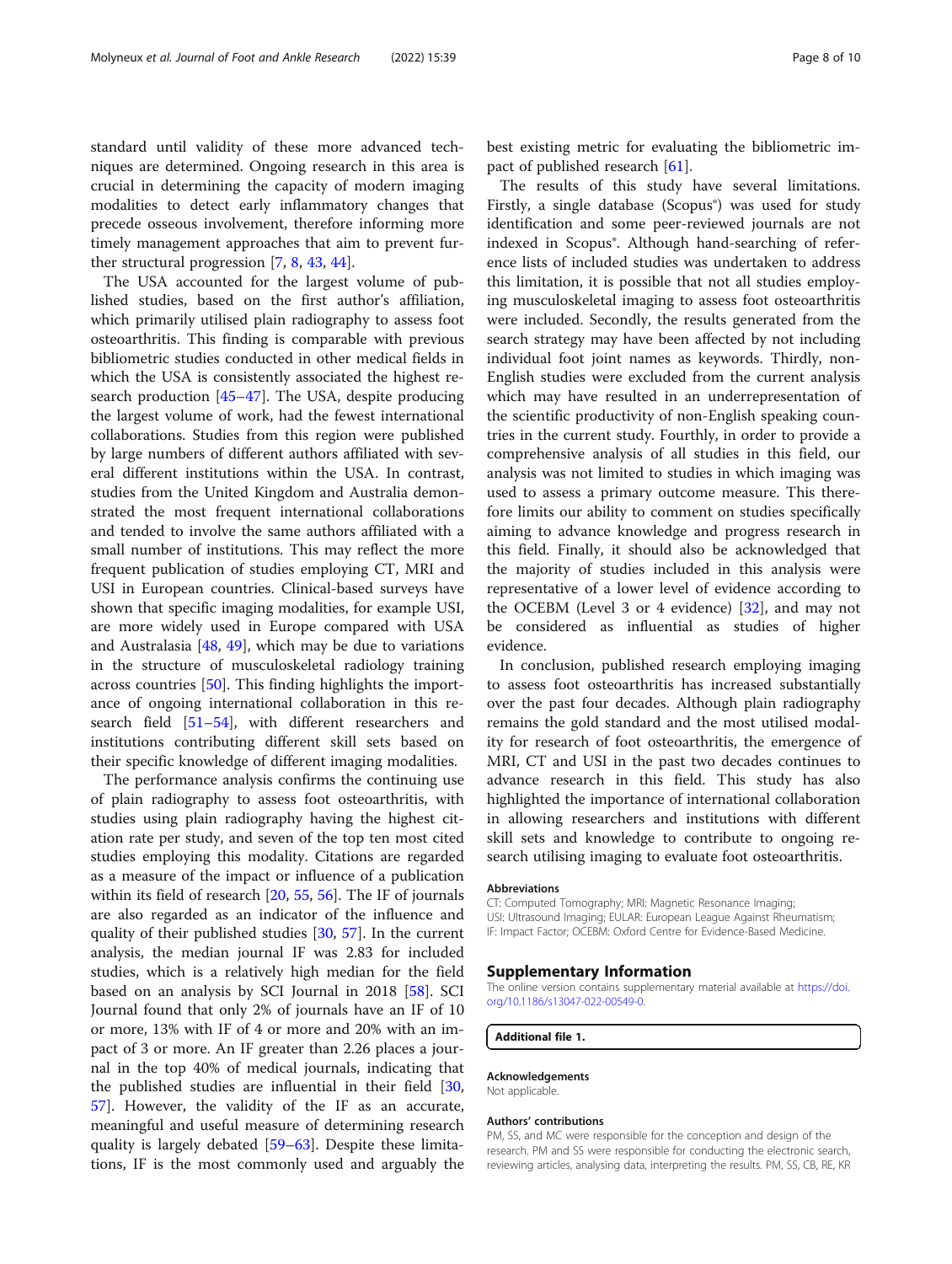<span id="page-8-0"></span>and MC were responsible for the preparation and review of the manuscript prior to submission for publication. PM, SS, CB, RE, KR and MC read and approved the final manuscript.

#### Funding

The project is a component of a larger research project funded by the Health Research Council of New Zealand. This organisation had no role in the study design, collection, analysis, or interpretation of the data, or in the decision to submit the article for publication.

#### Availability of data and materials

All data used in this article can be found on the Scopus database using the search strategy outlined in the Methods section. Reasonable requests for data beyond that contained in the Additional Files will be considered by the corresponding author.

### **Declarations**

#### Ethics approval and consent to participate

Due to the nature of a bibliometric analysis, no ethical considerations were required.

#### Consent for publication

Not applicable.

#### Competing interests

Professor Catherine Bowen and Professor Keith Rome are the Editors in Chief UK of the Journal of Foot and Ankle Research. It is journal policy that editors are removed from the peer review and editorial decision-making processes for papers they have co-authored. Matthew Carroll and Sarah Stewart are Editorial Board members of the Journal of Foot and Ankle Research. The remaining authors declare no conflicts of interest in relation to this work.

#### Author details

<sup>1</sup>School of Clinical Science, Faculty of Health and Environmental Science, Auckland University of Technology, 90 Akoranga Drive, Northcote, New Zealand. <sup>2</sup> Active Living and Rehabilitation: Aotearoa New Zealand, Health and Rehabilitation Research Institute, School of Clinical Sciences, Auckland University of Technology, Auckland, New Zealand. <sup>3</sup>School of Health Sciences, Faculty of Environmental and Life Sciences, University of Southampton, Southampton, UK. <sup>4</sup>Centre for Sport, Exercise and Osteoarthritis Versus Arthritis, University of Southampton, Southampton, UK.

# Received: 6 February 2022 Accepted: 9 May 2022<br>Published online: 20 May 2022

#### References

- 1. Lane NE, Brandt K, Hawker G, Peeva E, Schreyer E, Tsuji W, et al. OARSI-FDA initiative: defining the disease state of osteoarthritis. Osteoarthr Cartil. 2011; 19(5):478–82.
- Trivedi B, Marshall M, Belcher J, Roddy E. A systematic review of radiographic definitions of foot osteoarthritis in population-based studies. Osteoarthr Cartil. 2010;18(8):1027–35.
- 3. Mathiessen A, Fjellstad C, Slatkowsky-Christensen B, Kvien T, Hammer H, Haugen I. The reliability and distribution of foot osteoarthritis assessed by ultrasound and clinical examination in a hand osteoarthritis cohort. Osteoarthr Cartil. 2021;29:S353–S4.
- Hafezi-Nejad N, Guermazi A, Demehri S, Roemer FW. New imaging modalities to predict and evaluate osteoarthritis progression. Best Pract Res Clin Rheumatol. 2017;31(5):688–704.
- 5. Demehri S, Hafezi-Nejad N, Carrino JA. Conventional and novel imaging modalities in osteoarthritis: current state of the evidence. Curr Opin Rheumatol. 2015;27(3):295–303.
- 6. Haugen IK, Slatkowsky-Christensen B, Bøyesen P, Sesseng S, van der Heijde D, Kvien TK. MRI findings predict radiographic progression and development of erosions in hand osteoarthritis. Ann Rheum Dis. 2016;75(1): 117–23.
- 7. Mathiessen A, Slatkowsky-Christensen B, Kvien TK, Hammer HB, Haugen IK. Ultrasound-detected inflammation predicts radiographic progression in hand osteoarthritis after 5 years. Ann Rheum Dis. 2016;75(5):825–30.
- 8. Kortekaas MC, Kwok W-Y, Reijnierse M, Kloppenburg M. Inflammatory ultrasound features show independent associations with progression of structural damage after over 2 years of follow-up in patients with hand osteoarthritis. Ann Rheum Dis. 2015;74(9):1720–4.
- 9. Menz HB, Munteanu SE, Landorf KB, Zammit GV, Cicuttini FM. Radiographic classification of osteoarthritis in commonly affected joints of the foot. Osteoarthr Cartil. 2007;15(11):1333–8.
- 10. Kraus VB, Kilfoil TM, Hash TW, McDaniel G, Renner JB, Carrino JA, et al. Atlas of radiographic features of osteoarthritis of the ankle and hindfoot. Osteoarthr Cartil. 2015;23(12):2059–85.
- 11. Menz HB, Munteanu SE, Landorf KB, Zammit GV, Cicuttini FM. Radiographic evaluation of foot osteoarthritis: sensitivity of radiographic variables and relationship to symptoms. Osteoarthr Cartil. 2009;17(3):298–303.
- 12. Rathod T, Marshall M, Thomas MJ, Menz HB, Myers HL, Thomas E, et al. Investigations of potential phenotypes of foot osteoarthritis: cross-sectional analysis from the clinical assessment study of the foot. Arthritis Care Res. 2016;68(2):217–27.
- 13. Guermazi A, Roemer FW, Crema MD, Englund M, Hayashi D. Imaging of non-osteochondral tissues in osteoarthritis. Osteoarthr Cartil. 2014;22(10): 1590–605.
- 14. Tan YK, Conaghan PG. Insights into osteoarthritis from MRI. Int J Rheum Dis. 2012;15(1):1–7.
- 15. Möller I, Janta I, Backhaus M, Ohrndorf S, Bong DA, Martinoli C, et al. The 2017 EULAR standardised procedures for ultrasound imaging in rheumatology. Ann Rheum Dis. 2017;76(12):1974–9.
- 16. Smith J, Finnoff JT. Diagnostic and interventional musculoskeletal ultrasound: part 1. Fundamentals. Am J Phys Med Rehabil. 2009;1(1):64–75.
- 17. Zabotti A, Filippou G, Canzoni M, Adinolfi A, Picerno V, Carrara G, et al. OMERACT agreement and reliability study of ultrasonographic elementary lesions in osteoarthritis of the foot. RMD Open. 2019;5(1):e000795.
- 18. Halstead J, Martín-Hervás C, Hensor EM, McGonagle D, Keenan A-M, Redmond AC, et al. Development and reliability of a preliminary foot osteoarthritis magnetic resonance imaging score. J Rheumatol. 2017;44(8): 1257–64.
- 19. Sakellariou G, Conaghan PG, Zhang W, Bijlsma JW, Boyesen P, D'agostino MA, et al. EULAR recommendations for the use of imaging in the clinical management of peripheral joint osteoarthritis. Ann Rheum Dis. 2017;76(9): 1484–94.
- 20. Donthu N, Kumar S, Mukherjee D, Pandey N, Lim WM. How to conduct a bibliometric analysis: an overview and guidelines. J Bus Res. 2021;133:285– 96.
- 21. Verma S, Gustafsson A. Investigating the emerging COVID-19 research trends in the field of business and management: a bibliometric analysis approach. J Bus Res. 2020;118:253–61.
- 22. Ramos-Rodrígue AR, Ruíz-Navarro J. Changes in the intellectual structure of strategic management research: a bibliometric study of the strategic management journal, 1980-2000. Strateg Manag J. 2004;25(10):981–1004.
- 23. Cobo MJ, López-Herrera AG, Herrera-Viedma E, Herrera F. An approach for detecting, quantifying, and visualizing the evolution of a research field: a practical application to the fuzzy sets theory field. J Inf Secur. 2011;5(1):146– 66.
- 24. Baker HK, Kumar S, Pandey N. Forty years of the journal of futures markets: a bibliometric overview. JFM. 2021;41(7):1027–54.
- 25. Guz AN, Rushchitsky J. Scopus: a system for the evaluation of scientific journals. Int J Appl Mech. 2009;45(4):351.
- 26. Elsevier. Scopus content coverage guide. 2020. Available from: [https://www.](https://www.elsevier.com/__data/assets/pdf_file/0007/69451/Scopus_ContentCoverage_Guide_WEB.pdf) [elsevier.com/\\_\\_data/assets/pdf\\_file/0007/69451/Scopus\\_ContentCoverage\\_](https://www.elsevier.com/__data/assets/pdf_file/0007/69451/Scopus_ContentCoverage_Guide_WEB.pdf) [Guide\\_WEB.pdf.](https://www.elsevier.com/__data/assets/pdf_file/0007/69451/Scopus_ContentCoverage_Guide_WEB.pdf)
- 27. Falagas ME, Pitsouni EI, Malietzis GA, Pappas G. Comparison of PubMed, Scopus, web of science, and Google scholar: strengths and weaknesses. FASEB J. 2008;22(2):338–42.
- 28. Johnson N, Phillips M. Rayyan for systematic reviews. J Electron Resour Librariansh. 2018;30(1):46–8.
- 29. Aria M, Cuccurullo C. Bibliometrix: an R-tool for comprehensive science mapping analysis. J Inf Secur. 2017;11(4):959–75.
- 30. Al-Busaidi IS, Abdulhadi NN, Coppell KJ. Diabetic foot disease research in gulf cooperation council countries: a bibliometric analysis. Sultan Qaboos Univ Med J. 2018;18(3):e338.
- 31. Sgrò A, Al-Busaidi IS, Wells CI, Vervoort D, Venturini S, Farina V, et al. Global surgery: a 30-year bibliometric analysis (1987–2017). World J Surg. 2019; 43(11):2689–98.